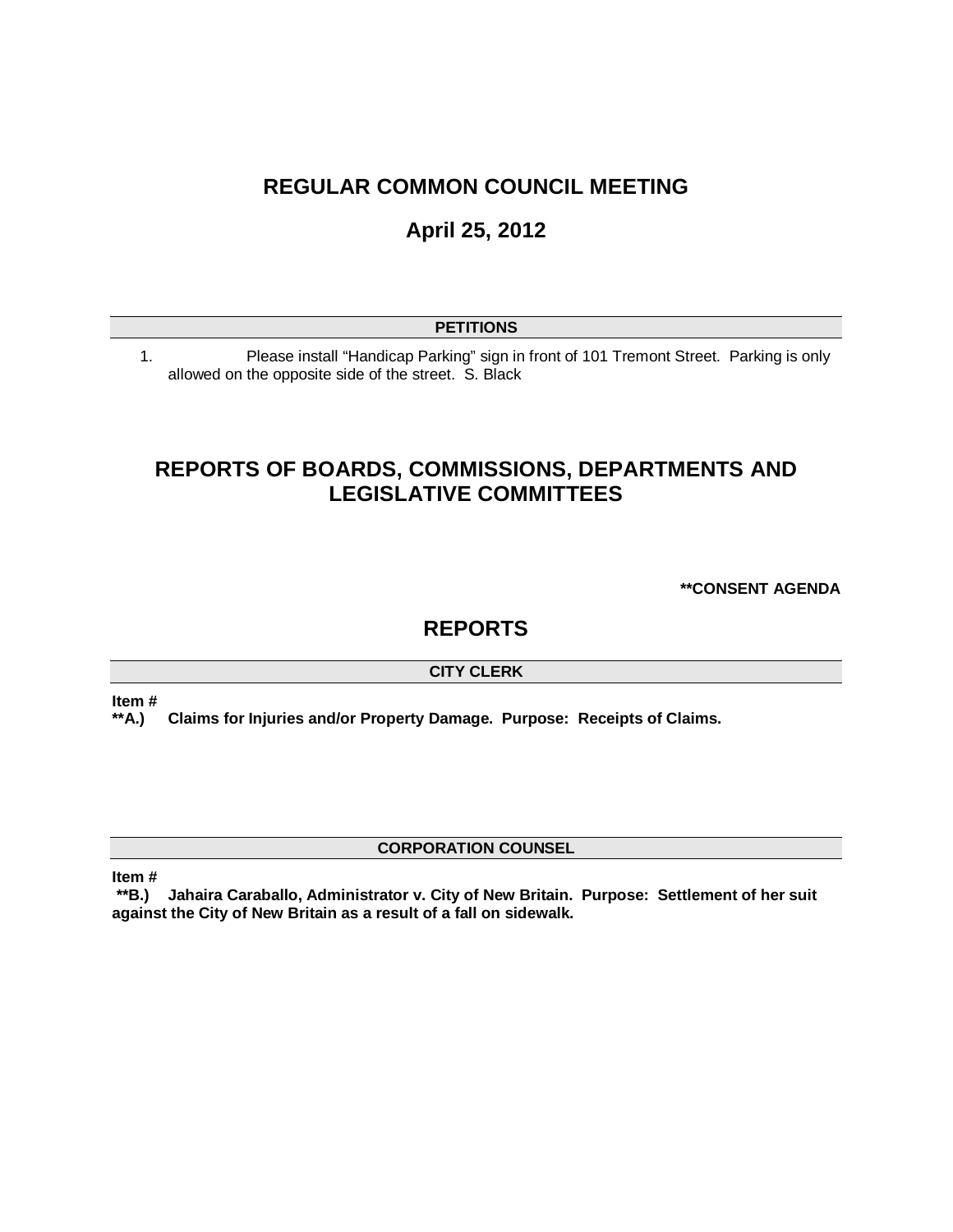#### **FINANCE DEPARTMENT**

#### **Item #**

**\*\*C.) Line Item Transfers within a department's budget for period April 4, 2012 through April 18, 2012. Purpose: Transferred monies from one line item to another within their departmental budget.**

#### **FINANCE/PURCHASING DIVISION**

#### **Item #**

**\*\*D.) On-Call Engineering Services. Purpose: Civil Testing Services – Beaver Street.**

# **Item #**

**\*\*E.) On-Call Engineering Services. Purpose: Renewable Energy/Public Works Department, Engineering Division.**

#### **Item #**

**\*\*F.) On-Call Engineering Services. Purpose: Civil Testing Services – Sewer Tunnel Rehabilitation Project.** 

#### **Item #**

**\*\*G.) Public Bid No. 3654. Purpose: July 4, 2012 Fireworks for Parks & Recreation Dept.** 

**Item #**

**\*\*H.) Professional Services. Purpose: Parking Ticket Management Services for Department of Property Management.**

# **Item #**

**\*\*I.) Emergency Purchase Order. Purpose: Fire Department - Cleanup of Hazardous Material.**

#### **Item #**

**\*\*J.) Sole Source. Purpose: Annual Software License Renewal and Technical Support for Information Technology Department.**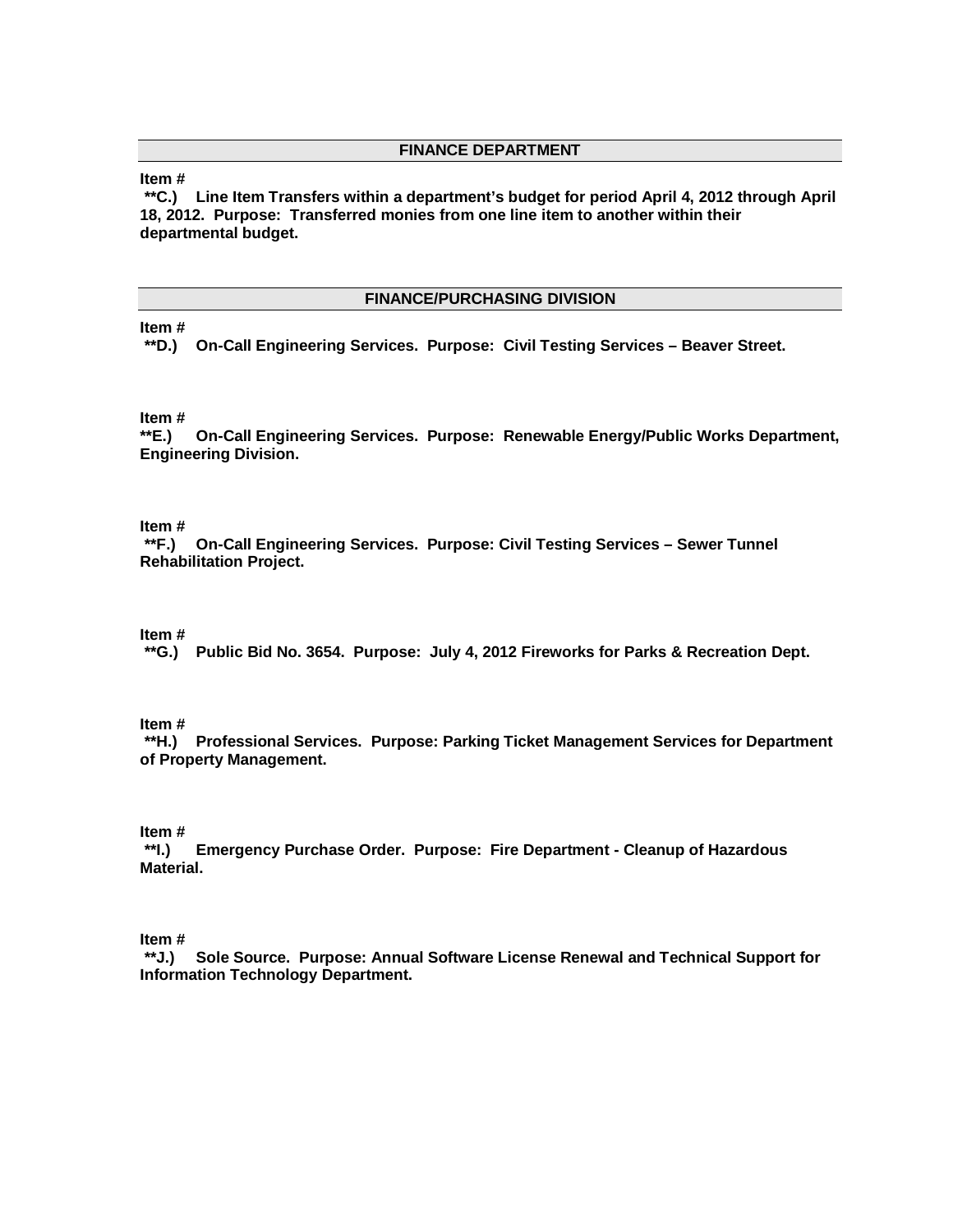#### **STORM ALFRED REVIEW COMMITTEE**

**Item #**

**\*\*K.) Report of the Storm Alfred Review Committee.** 

#### **TAX DEPARTMENT**

**Item #**

**\*\*L.) Tax Abatements, Corrections and Refunds.** 

## **ITEMS BACK FROM COMMITTEE**

#### **LICENSE COMMITTEE**

**Item #**

**\*\*M.) Little Poland Festival. Purpose: Licensed be issued for purpose of conducting festival on Sunday, April 29, 2012.** 

## **RESOLUTIONS RETURNED FROM COMMITTEE**

#### **Item #**

**1.) Little Poland Festival. Purpose: License be issued for purpose of conducting festival on Sunday, April 29, 2012. L. Hermanowski**

 $\overline{\phantom{a}}$ 

## **NEW RESOLUTIONS**

**Item #**

**2.) Budget Adoption – Police Department. Purpose: Project Safe Neighborhoods. S. Bielinski, C. Carlozzi, Jr., R. Centeno, L. Hermanowski, W. Pabon, E. Sanchez**

**Item #**

**3.) Budget Appropriation – Police Department. Purpose: Apply for Justice Assistance Grant. S. Bielinski, C. Carlozzi, Jr., R. Centeno, L. Hermanowski, W. Pabon, E. Sanchez**